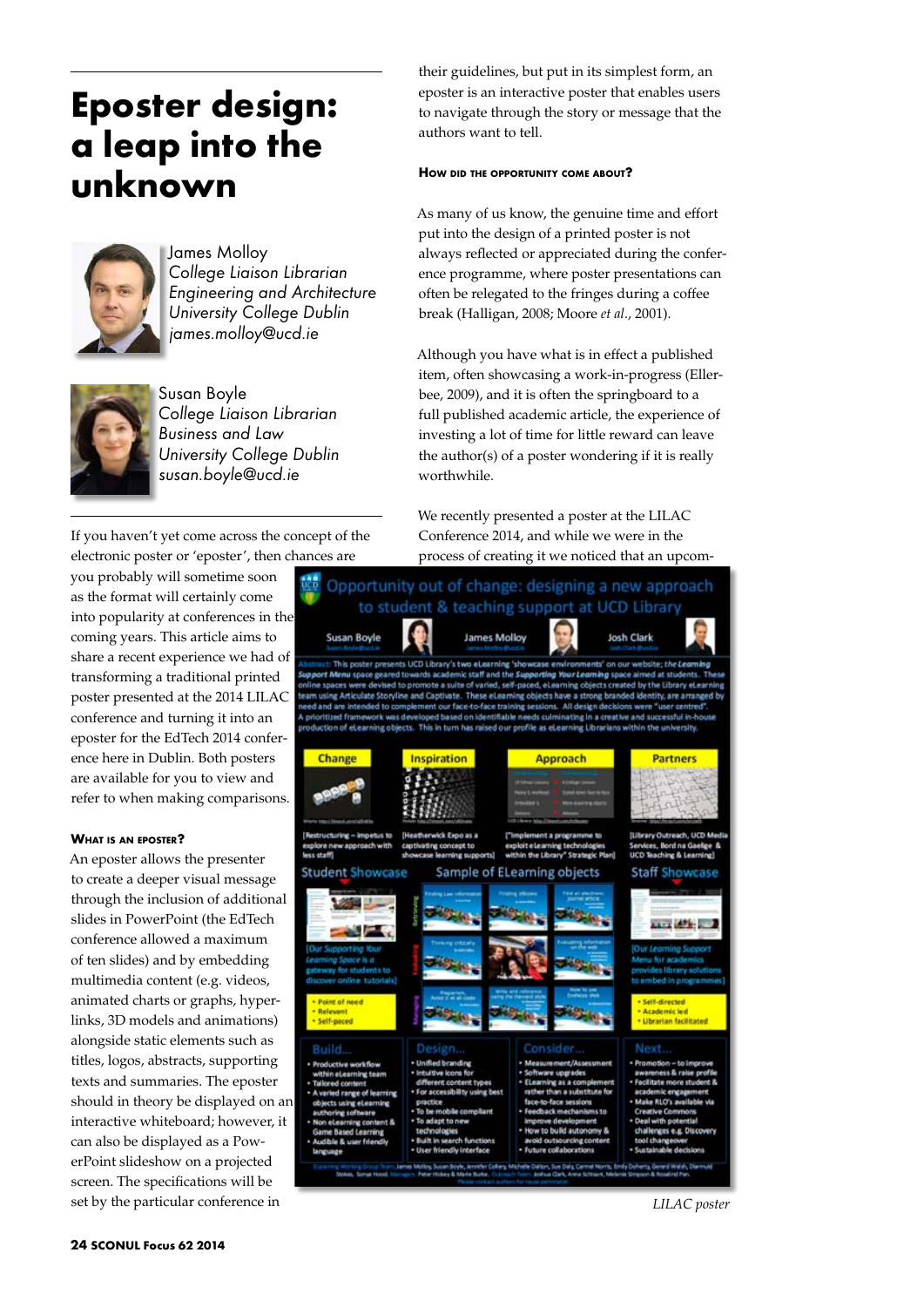ing EdTech conference here at University College Dublin was looking for eposter submissions. This caught our attention: for a start, the audience would be entirely different as EdTech is primarily aimed at an audience of educational technologists and those working with technology in higher education in Ireland; secondly, we had never encountered eposters before and it was a great opportunity to try something new and innovative. The title and the abstract were changed and the submission was accepted by the conference review committee.

### **Transformation from <sup>a</sup> poster to an eposter**

You can approach the design of an eposter fresh from ground up; however, we had the foundation of what we needed with the poster we designed for LILAC. We used the bulk of this poster as our anchor or homepage slide; it featured the traditional title, author information, abstract and main theme headings for the additional slides. We also featured a timeline on the recommendation of the review panel from our submission entry. The main difference between creating a traditional



poster and an eposter is that the former requires you to strip down the amount of information and make a judgement on what to include and what needs to be sacrificed while still getting your message across, whereas the latter provides you with an open palette to include a very generous amount of information. The important thing is to do this in such a way as to still make sense of the story that you are trying to tell. You must avoid being tempted to go overboard and add too much content, as the general principles of good poster design still apply: good organisation, a concise and clear explanation and a clear pathway through the poster (Brown, 1997).

We took away a lot of the captions and text boxes from the LILAC poster and made the eposter homepage slide more reliant on images and main headings. This streamlined the overall design of the main page, making it less cluttered and easier to read (Moore *et al*., 2001). There were four main headings and four individual sections on the timeline, each of which linked out to a separate page; each separate page was a mini-poster in essence.

The slides in the eposter were interlinked using

embedded hyperlinks, sometimes using images as hyperlink anchors. Caption boxes that were used on the LILAC poster became a full page on the eposter, e.g. the heading 'Inspiration' went from a series of five bullet points to a full page featuring images, hyperlinks, embedded video, captions and text summaries linked together by eye-catching graphics and animations.

#### **Some lessons learned**

As this is generally unchartered territory for the eposter authors and possibly also for the conference IT facilitators, one will inevitably encounter some hitches and glitches along the way. The first thing to consider is that this can be a much larger undertaking depending on the number of slides you decide to include in your eposter. We used the maximum permitted ten slides; I would go no further, given the amount of time each slide took to produce; one also has to consider the amount of file memory used. *EdTech Eposter* We were allowed a maximum of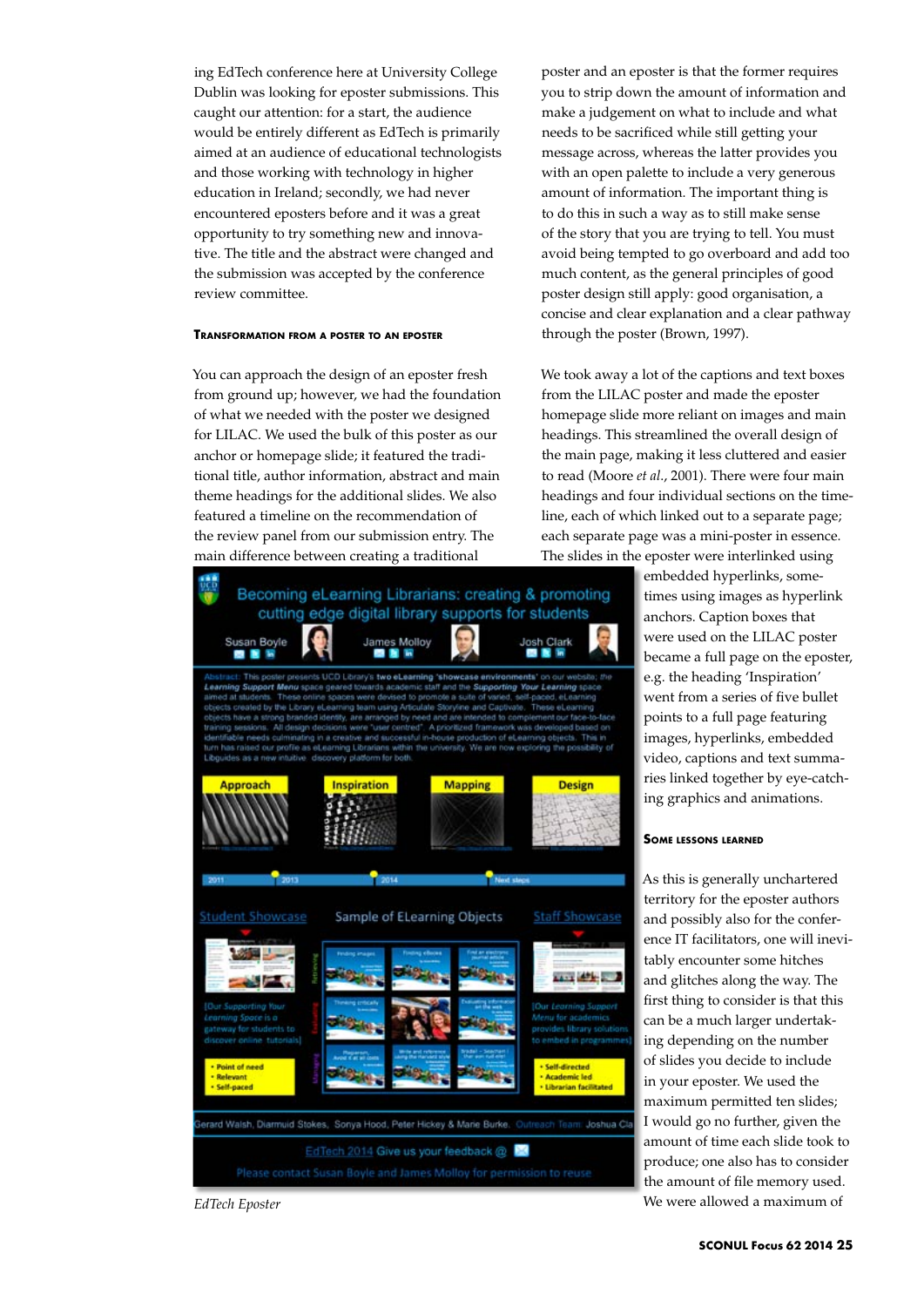15mb, and as each slide eats up memory you have to keep checking as you go to keep within your limit. If there is no limit, you still need to keep in mind the end user and the download capacity of the device they may be using, especially for mobile devices, so 15mb is a good working limit. If you happen to go over the limit, look for obvious culprits such as animations or 3D graphics that may be memory-heavy. You may also need to consider reducing the number of slides used: compressing the finished eposter to a zip file will also help. Given the number of slides, it can be easy to lose the essence of the story you are trying to tell; we found that having a back arrow key prominent on each slide to take the user back to the home 'anchor' slide helped. However, this may not be necessary if you decide to tell the story moving from the opening to the concluding slide.

For your first eposter there is no harm in keeping it relatively simple as trying something too fancy or complicated could backfire. Try and test your eposter in the venue beforehand – and the more time you have, the better, in order to rectify any glitches. Have a contingency plan. We were under the impression that our eposter would be displayed on an interactive whiteboard and that we would only need to be on hand to demonstrate to end-users how to navigate through it. Leading up to the conference we learned that the eposter would be shown as part of a series of ten eposters and that we would have to present it to all the delegates in a five-minute slot. This proved difficult as five minutes to showcase ten slides was a daunting prospect but in the end we managed to do ourselves and the eposter justice.

Keep uniformity in the overall design: be consistent with colours, typefaces and spacing and consider best accessibility practice, e.g. sans serif typefaces, large font size, etc. Use hyperlinks and graphics but don't overload. Attention to detail is vital: check, recheck and recheck again. In terms of design, layout gridlines are useful to help line things up; it pays to give proper attention to these details. Never overlook the simple things like spelling, and get someone not connected to your project to proof-read. Check the graphic resolution of images as they may have to appear on a large screen. Make sure your embedded links work, test and test again, and if you are using moving animation, set it to a medium speed. Always get copyright clearance for any image or graphic used in your presentation and include the link to the source – using a TinyURL or Bitly will save space. We used a combination of original photographs taken by UCD Media Services

and images available under Creative Commons License from Flickr. All our graphics, logos and icons were copyright free or we sought permission direct from the owners.

Finally, there are not many examples of eposters to view online. There are some on YouTube but these can be misleading as you may not encounter the same level of high-tech equipment as some of the international conferences featured. We found hardly any literature on this area of work; besides this article you may have only the conference eposter guidelines to work from. There are some Twitter forums (#eposter, #ePoster etc.) but the medium does not really allow you dispense advice, given the limited number of characters. If you can view some final presented eposters from conferences these will help give you an idea of what works and what doesn't. Our advice is to persist and ask the organisers as many questions as you can about the setup, any limitations as to file capacity, design features and most importantly how the eposter will be presented. Looking back, even though it involved a lot of work, it was a worthwhile project overall. It also helped us to clarify our project concepts into a neat, visually attractive showcase.

## **Feedback**

We got instant feedback on Twitter from delegates of the EdTech conference. It was all very positive and rewarding given the non-library audience, and we briefly became a conference trending item –which just goes to show that we librarians do know how to stand out from the crowd. Here are a few examples of the tweets we received:

*'Great presentations from UCD librarians'*

*'Becoming eLearning librarians #edtech14, new role for librarians? Great presentation'*

*'Great presentation UCD library staff'*

*'Impressive elibrarians at ucd'*

This Twitter feedback was an instant reaction to the initial visual 'first impression' of the eposter. The bold use of colour and graphics gave a strong visual appeal to the eposter and this was reflected in the feedback we received. Aim to make your presentation stand out from the competition. As the eposter can be interactive you can look to add a live feedback option for user comments, such as a Twitter feed, a Wordle, a Mentimeter voting tool or simply just adding a hyperlinked email icon.